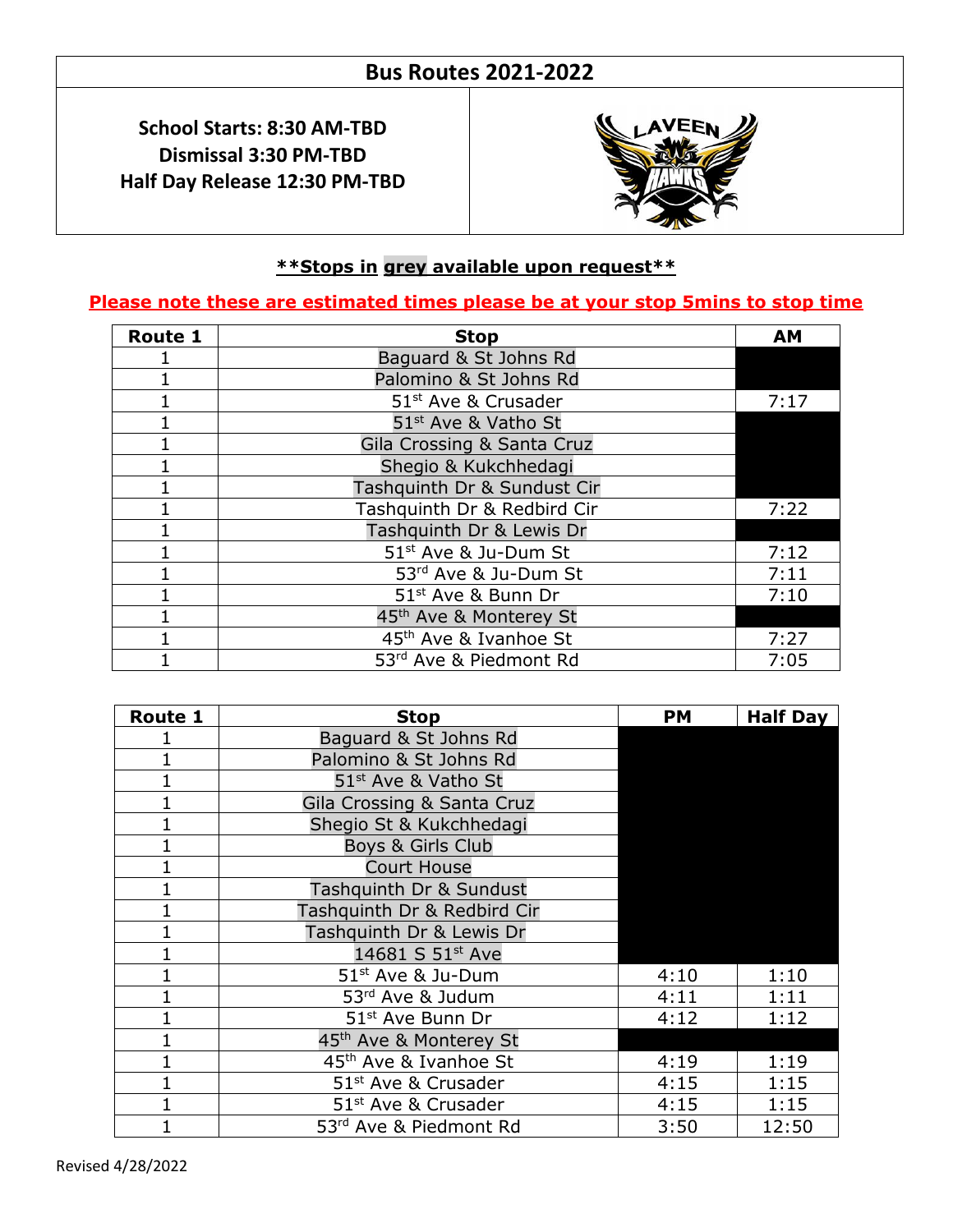# **Bus Routes 2021-2022**

### **School Starts: 8:30 AM-TBD Dismissal 3:30 PM-TBD Half Day Release 12:30 PM-TBD**



| Route | <b>Stop</b>                      |      |       |
|-------|----------------------------------|------|-------|
| 16    | 37 <sup>th</sup> Ln & Fremont Rd | 3:41 | 12:41 |
| 16    | 37 <sup>th</sup> Dr & Carson Rd  | 3:43 | 12:43 |
| 16    | 37 <sup>th</sup> Gln & Glass Ln  | 3:45 | 12:45 |
| 16    | 36 <sup>th</sup> Dr & Glass Ln   | 3:48 | 12:48 |
| 16    | 35 <sup>th</sup> Ave & Minton St |      |       |

 $\overline{a}$ 

| Route | <b>Stop</b>                      |      |
|-------|----------------------------------|------|
| 16    | 37 <sup>th</sup> Ln & Fremont Rd | 7:38 |
| 16    | 37 <sup>th</sup> Dr & Carson Rd  | 7:42 |
| 16    | 37 <sup>th</sup> Gln & Glass Ln  | 7:47 |
| 16    | 36 <sup>th</sup> Dr & Glass Ln   | 7:51 |
|       | 35 <sup>th</sup> Ave & Minton St |      |

| Route | <b>Stop</b>                       | <b>AM</b> |
|-------|-----------------------------------|-----------|
| 20    | 42 <sup>nd</sup> Dr S of Vineyard | 7:53      |
| 20    | 42 <sup>nd</sup> Av & Maldonado   | 7:51      |
| 20    | 42 <sup>nd</sup> Dr & Fremont Rd  | 7:49      |
| 20    | 49th Dr & Olney Ave               | 7:50      |
| 20    | 47 <sup>th</sup> Ave & McNeil     | 7:47      |
| 20    | 27 <sup>th</sup> Ave & Lodge Dr   | 7:58      |

| Route | <b>Stop</b>                       | <b>PM</b> | <b>Half Day</b> |
|-------|-----------------------------------|-----------|-----------------|
| 20    | 42 <sup>nd</sup> Dr S of Vineyard | 3:50      | 12:50           |
| 20    | 42 <sup>nd</sup> Av & Maldonado   | 3:52      | 12:52           |
| 20    | 42 <sup>nd</sup> Dr & Fremont Rd  | 3:55      | 12:55           |
| 20    | 49 <sup>th</sup> Dr & Olney Ave   | 3:40      | 12:40           |
| 20    | 47 <sup>th</sup> Ave & McNeil     | 3:43      | 12:43           |
| 20    | 27th Av & Lodge Dr                | 4:07      | 1:07            |